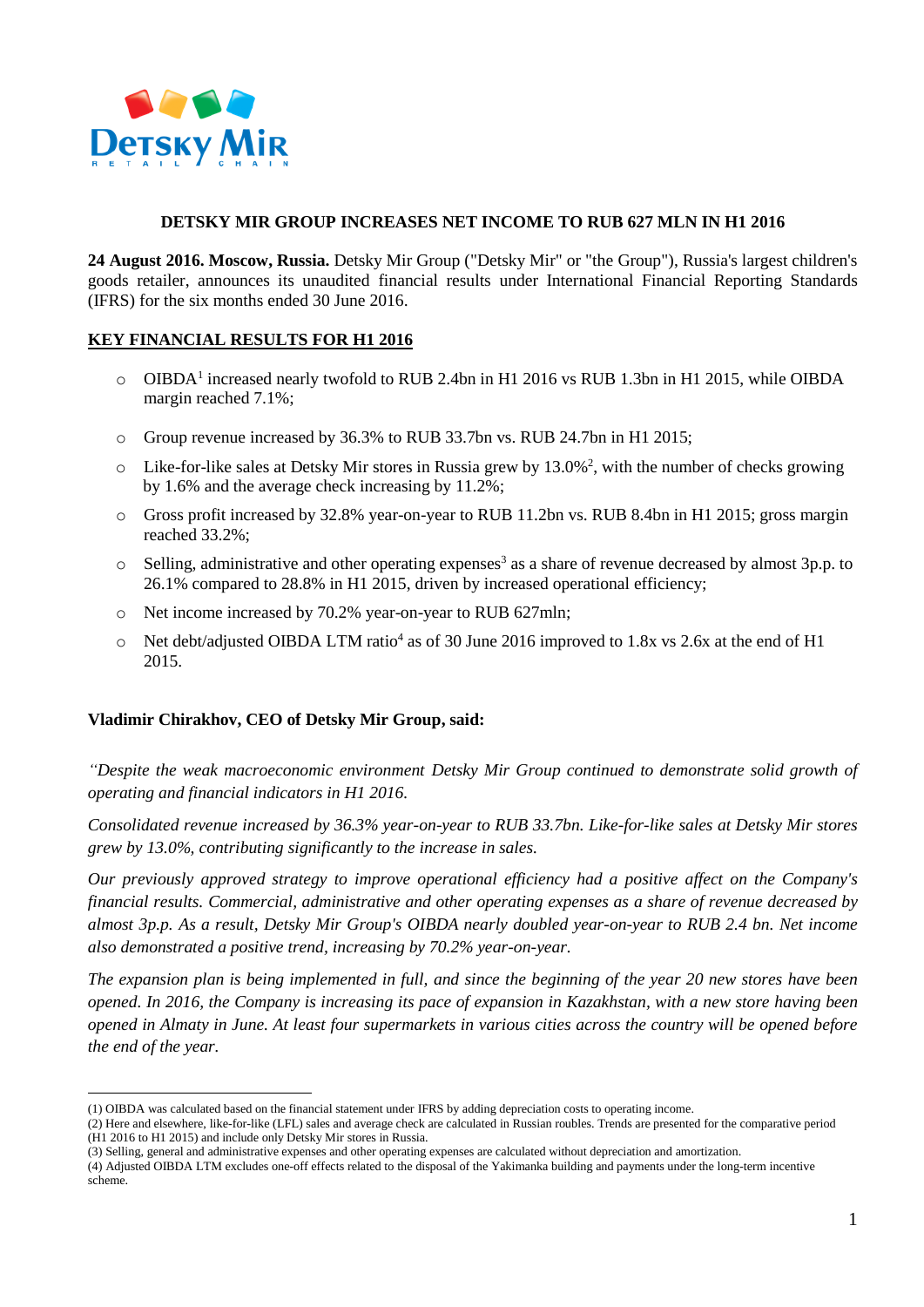*Business expansion typically picks up during the second half of the year.. In total the Group will open at least 80 Detsky Mir stores in 2016.*

### **FINANCIAL PERFORMANCE IN H1 2016 VS. H1 2015**

| <b>RUB</b> bn                                           | H <sub>1</sub> 2015 | H <sub>1</sub> 2016 | Change,<br>YoY $(%)$ |
|---------------------------------------------------------|---------------------|---------------------|----------------------|
| Number of stores (units)                                | 347                 | 444                 | <b>28.0%</b>         |
| Detsky $Mir^5$                                          | 303                 | 400                 | 32.0%                |
| <b>ELC</b>                                              | 44                  | 44                  | $0.0\%$              |
| Selling space (thousand sq m)                           | 411                 | 511                 | 24.3%                |
| <b>Revenue</b>                                          | 24.7                | 33.7                | 36.3%                |
| <b>Gross profit</b>                                     | 8.4                 | 11.2                | 32.8%                |
| Gross margin $(\%)$                                     | 34.1%               | 33.2%               | $-0.9p.p$            |
| Selling, administrative and other operating<br>expenses | 7.1                 | 8.8                 | 23.5%                |
| % of revenue                                            | 28.8%               | 26.1%               | $-2.7p.p$            |
| <b>OIBDA</b>                                            | 1.3                 | 2.4                 | 83.1%                |
| <i>OIBDA margin</i> $(\%)$                              | 5.3%                | 7.1%                | 1.8p.p               |
| Net income / (loss)                                     | 0.4                 | 0.6                 | 70.2%                |
| Net profit margin $(\%)$                                | 1.5%                | $1.9\%$             | 0.4p.p               |

#### **FINANCIAL PERFORMANCE IN 12 MONTHS ENDED 30 JUNE 2016**

1

| <b>RUB</b> bn                                                        | LTM as of June<br>2015 | LTM as of June<br>2016 | Change YoY,% |
|----------------------------------------------------------------------|------------------------|------------------------|--------------|
| <b>Revenue</b>                                                       | 52.1                   | 69.5                   | 33.5%        |
| Gross profit                                                         | 19.4                   | 24.7                   | 27.3%        |
| Gross margin $(\%)$                                                  | 37.2%                  | 35.5%                  | $-1.7p.p$    |
| Selling, administrative and other operating<br>expenses <sup>6</sup> | 14.3                   | 17.4                   | 21.6%        |
| % of revenue                                                         | 27.5%                  | 25.0%                  | $-2.4p.p.$   |
| OIBDA <sup>7</sup>                                                   | 5,1                    | 7.3                    | 43.3%        |
| <i>OIBDA margin</i> $(\%)$                                           | 9.8%                   | 10.5%                  | 0.7 p.p      |
| Net income / $(logs)^8$                                              | 2.4                    | 2.4                    | 3.3%         |
| Net profit margin $(\%)$                                             | 4.5%                   | 3.5%                   | $-1.0p.p$    |
| Net debt                                                             | 13.0                   | 13.0                   | 0.01%        |
| Net $debt / OIBDA(x)$                                                | 2.6x                   | 1.8x                   |              |

<sup>(5)</sup> Net chain growth since the beginning of 2016 amounted to 19 stores including relocations

<sup>(6)</sup> Excluding one-off effects related to the disposal of the Yakimanka building and payment of bonuses under the long-term incentive scheme

<sup>(7)</sup> Excluding one-off effects related to the disposal of the Yakimanka building and payment of bonuses under the long-term incentive scheme (7)

<sup>(8)</sup> Excluding one-off effects related to the disposal of the Yakimanka building, pay ment of bonuses under the long-term incentive scheme and other non-operating one-off costs